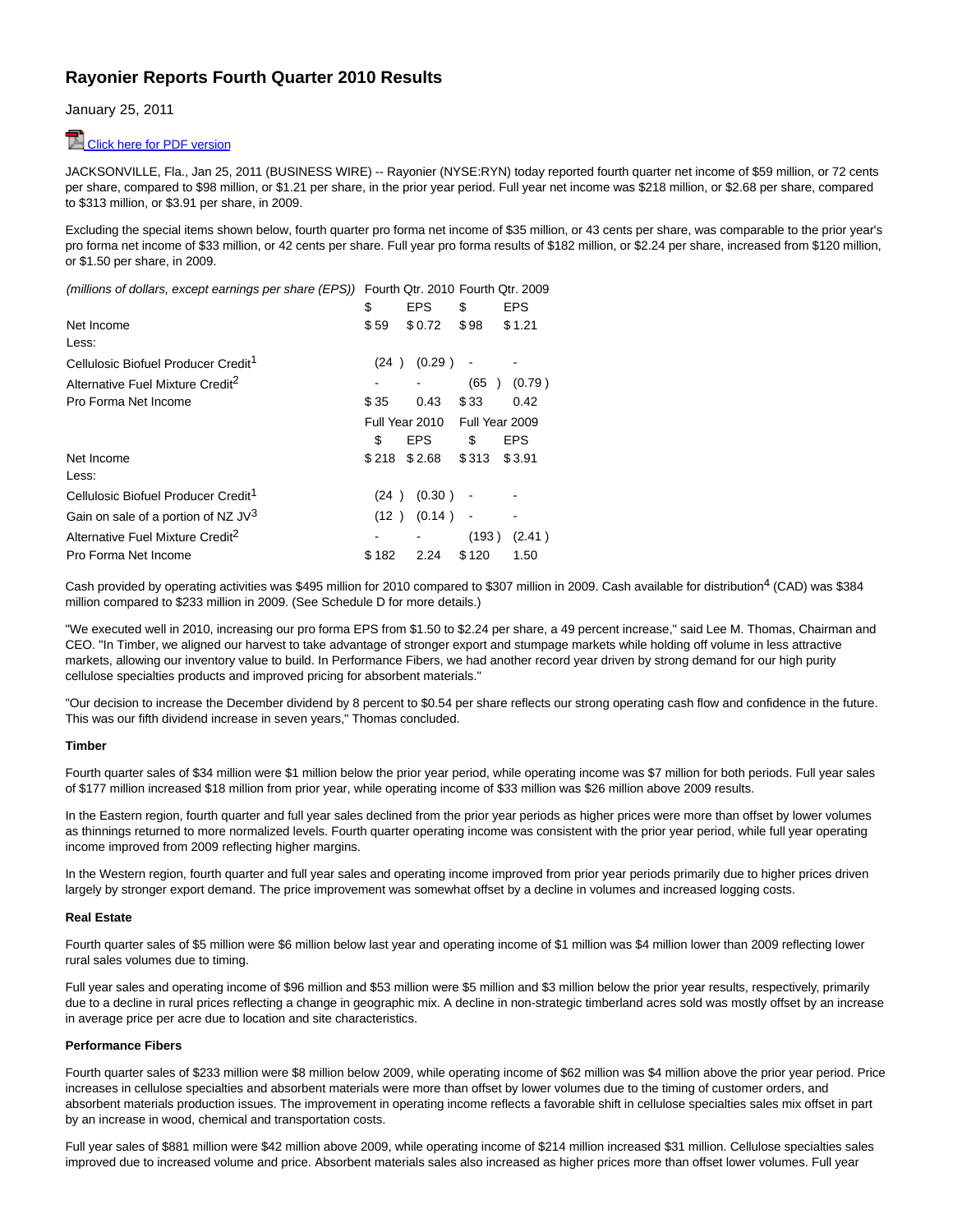costs were higher in 2010 mainly due to an increase in wood, chemical and transportation costs.

#### **Other Items**

Excluding special items, <sup>2, 3</sup> corporate and other expenses were \$12 million for the quarter and \$33 million for full year 2010, compared to \$10 million and \$28 million for the prior year periods, respectively. The 2010 periods include a \$3 million accrual for increased future environmental costs associated with closed facilities. Full year 2010 also reflects an increase in incentive compensation accruals. Interest and other expenses declined \$1 million for both the quarter and year compared to the prior year periods primarily due to lower average net debt balances and interest rates. Fourth quarter 2009 also included a \$1 million favorable IRS interest claim.

The fourth quarter effective tax rate was a benefit of 33.7 percent compared to an expense of 9.0 percent in 2009, while the full year rate declined to 6.5 percent from 12.9 percent. The significant decline in 2010 reflects the benefit of the \$24 million cellulosic biofuel producer credit.<sup>1</sup>

Excluding special items, fourth quarter effective tax rates were 21.3 percent in 2010 and 23.9 percent in 2009. For the year, the effective tax rate was 17.6 percent, down from 22.1 percent in 2009. The lower rates in 2010 were due to proportionately higher earnings from the REIT.

#### **Outlook**

"We are encouraged by the improvement in our key markets," said Thomas. "For 2011, we expect Timber results to improve somewhat, reflecting continued export demand for sawlogs from our Washington property and strong pulpwood demand in the Southeast. We anticipate greater buyer interest in our rural and conservation properties, although substantially lower non-strategic land sales will likely reduce the total contribution from Real Estate. In Performance Fibers, strong demand for cellulose specialties is driving significant price increases and our expectation of another record year, as we continue to run at full capacity to meet our customers' needs."

"Overall, we anticipate EPS of \$2.50 to \$2.70 per share, an increase of 10 to 20 percent above 2010 pro forma amounts. We expect CAD to range between \$260 million and \$280 million, well above our dividend level. With strong operating cash flows, low leverage and ample liquidity, we will continue to grow our businesses and effectively allocate our strategic capital," Thomas concluded.

#### **Further Information**

A conference call will be held on Tuesday, January 25, 2011 at 2 p.m. EST to discuss these results. Supplemental materials and access to the live webcast will be available at [www.rayonier.com.](http://cts.businesswire.com/ct/CT?id=smartlink&url=http%3A%2F%2Fwww.rayonier.com&esheet=6583364&lan=en-US&anchor=www.rayonier.com&index=1&md5=08e59693c3564654e8b50dcf3fba1874) Investors may also choose to access the conference call by dialing (888) 790-3052, password: Rayonier. A replay of this webcast will be available on the company's website shortly after the call.

Complimentary copies of Rayonier press releases and other financial documents are also available by mail or fax by calling 1-800-RYN-7611.

<sup>1</sup> In 2010, the Internal Revenue Service (IRS) issued a memorandum which concluded that black liquor burned during calendar year 2009 qualifies for the cellulosic biofuel producer credit. As a result, Rayonier recognized a \$24 million tax benefit in the fourth quarter of 2010, a \$0.29 and \$0.30 increase to earnings per share for the quarter and year, respectively.

<sup>2</sup> For 2009, Rayonier was eligible for a tax credit equal to 50 cents per gallon of black liquor burned as an alternative fuel mixture at its Performance Fibers mills. Operating income for the fourth quarter and full year of 2009 included \$63 million and \$205 million, respectively, relating to the alternative fuel mixture credit.

 $3$  Net income for full year 2010 included a first quarter gain of \$12 million, or 14 cents per share, from the sale of a portion of the Company's interest in its New Zealand joint venture.

4 CAD is a non-GAAP measure defined and reconciled to GAAP in the attached exhibits.

Rayonier is a leading international forest products company with three core businesses: Timber, Real Estate and Performance Fibers.The company owns, leases or manages 2.4 million acres of timber and land in the United States and New Zealand. The company's holdings include approximately 200,000 acres with residential and commercial development potential along the Interstate 95 corridor between Savannah, Ga., and Daytona Beach, Fla. Its Performance Fibers business is one of the world's leading producers of high-value specialty cellulose fibers. Approximately 45 percent of the company's sales are outside the U.S. to customers in approximately 40 countries. Rayonier is structured as a real estate investment trust. More information is available at [www.rayonier.com.](http://cts.businesswire.com/ct/CT?id=smartlink&url=http%3A%2F%2Fwww.rayonier.com&esheet=6583364&lan=en-US&anchor=www.rayonier.com&index=2&md5=0d787d0f520df200d5c6e75f7f44f2c8)

Certain statements in this document regarding anticipated financial outcomes including earnings guidance, if any, business and market conditions, outlook and other similar statements relating to Rayonier's future financial and operational performance, are "forward-looking statements" made pursuant to the safe harbor provisions of the Private Securities Litigation Reform Act of 1995 and other federal securities laws. These forward-looking statements are identified by the use of words such as "may," "will," "should," "expect," "estimate," "believe," "anticipate" and other similar language. Forward-looking statements are not guarantees of future performance and undue reliance should not be placed on these statements.

The following important factors, among others, could cause actual results to differ materially from those expressed in forward-looking statements that may have been made in this document: the effect of the current economic downturn, which is impacting many areas of our economy, including the housing market, availability and cost of credit, and demand for our products and real estate; the cyclical and competitive nature of the industries in which we operate; fluctuations in demand for, or supply of, our forest products and real estate offerings; entry of new competitors into our markets; changes in global economic conditions and world events, including political changes in particular regions or countries; the uncertainties of potential impacts of climate-related initiatives; changes in energy and raw material prices, particularly for our Performance Fibers and wood products businesses; impacts of the rising cost of fuel, including the cost and availability of transportation for our products, both domestically and internationally, and the cost and availability of third party logging and trucking services; unanticipated equipment maintenance and repair requirements at our manufacturing facilities; the geographic concentration of a significant portion of our timberland; our ability to identify, finance and complete timberland acquisitions; changes in environmental laws and regulations, including laws regarding air emissions and water discharges, remediation of contaminated sites, timber harvesting, delineation of wetlands, and endangered species, that may restrict or adversely impact our ability to conduct our business, or increase the cost of doing so; adverse weather conditions, natural disasters and other catastrophic events such as hurricanes, wind storms and wildfires, which can adversely affect our timberlands and the production, distribution and availability of our products and raw materials such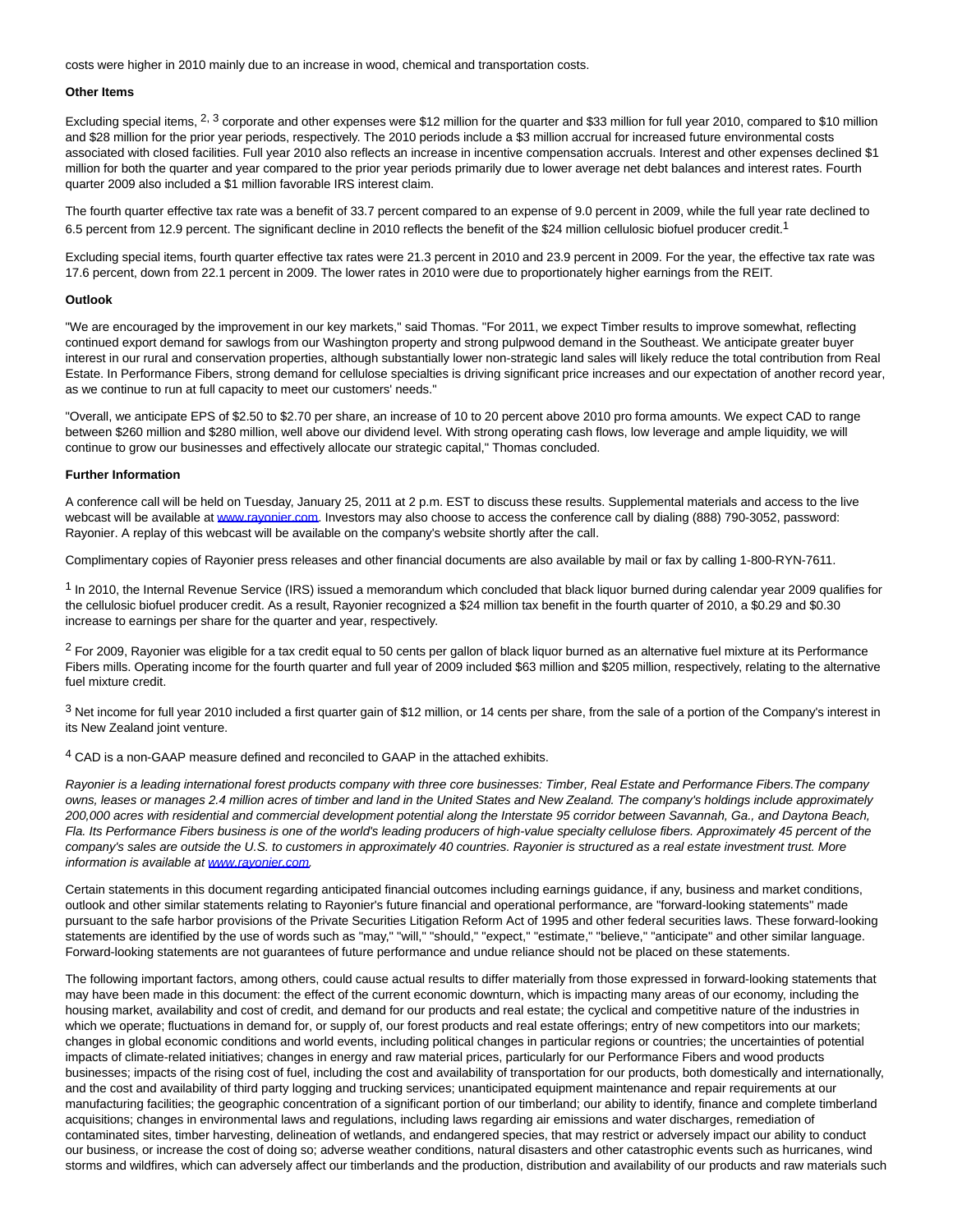as wood, energy and chemicals; interest rate and currency movements; our capacity to incur additional debt, and any decision we may make to do so; changes in tariffs, taxes or treaties relating to the import and export of our products or those of our competitors; the ability to complete like-kind exchanges of property; changes in key management and personnel; our ability to continue to qualify as a REIT and to fund distributions using cash generated through our taxable REIT subsidiaries; changes in tax laws that could reduce the benefits associated with REIT status; and potential legal challenges that could reduce the benefits associated with the alternative fuel mixture credit and the cellulosic biofuel producer credit discussed in this document.

In addition, specifically with respect to our Real Estate business, the following important factors, among others, could cause actual results to differ materially from those expressed in forward-looking statements that may have been made in this document: the cyclical nature of the real estate business generally, including fluctuations in demand for both entitled and unentitled property; the current downturn in the housing market, the lengthy, uncertain and costly process associated with the ownership, entitlement and development of real estate, especially in Florida, which also may be affected by changes in law, policy and political factors beyond our control; the potential for legal challenges to entitlements and permits in connection with our properties; unexpected delays in the entry into or closing of real estate transactions; the existence of competing developers and communities in the markets in which we own property; the pace of development and the rate and timing of absorption of existing entitled property in the markets in which we own property; changes in the demographics affecting projected population growth and migration to the Southeastern U.S.; changes in environmental laws and regulations, including laws regarding water withdrawal and management and delineation of wetlands, that may restrict or adversely impact our ability to sell or develop properties; the cost of the development of property generally, including the cost of property taxes, labor and construction materials; the timing of construction and availability of public infrastructure; and the availability of financing for real estate development and mortgage loans.

Additional factors are described in the company's most recent Form 10-K and 10-Q reports on file with the Securities and Exchange Commission. Rayonier assumes no obligation to update these statements except as is required by law.

## **RAYONIER**

## **CONDENSED STATEMENTS OF CONSOLIDATED INCOME**

## **December 31, 2010 (unaudited)**

(millions of dollars, except per share information)

|                                     | <b>Three Months Ended</b> |               |  |              |  | Year Ended   |              |  |
|-------------------------------------|---------------------------|---------------|--|--------------|--|--------------|--------------|--|
|                                     | December 31,              | September 30, |  | December 31, |  | December 31, | December 31, |  |
|                                     | 2010                      | 2010          |  | 2009         |  | 2010         | 2009         |  |
| <b>Sales</b>                        | \$315.3                   | \$377.5       |  | \$309.8      |  | \$1,315.2    | \$1,168.6    |  |
| Costs and expenses                  |                           |               |  |              |  |              |              |  |
| Cost of sales                       | 245.1                     | 269.2         |  | 241.9        |  | 990.1        | 914.8        |  |
| Selling and general expenses        | 17.8                      | 17.1          |  | 17.7         |  | 67.1         | 62.6         |  |
| Other operating income, net (a)     | (4.3)                     | (0.9)         |  | (70.7)       |  | (24.0)       | (218.3)      |  |
| Operating income (a)                | 56.7                      | 92.1          |  | 120.9        |  | 282.0        | 409.5        |  |
| Interest expense                    | (12.8)                    | (12.9)        |  | (14.8)       |  | (50.5)       | (52.5)       |  |
| Interest and other income, net      | 0.4                       | 0.3           |  | 1.2          |  | 1.3          | 1.8          |  |
| Income before taxes                 | 44.3                      | 79.5          |  | 107.3        |  | 232.8        | 358.8        |  |
| Income tax benefit (expense)<br>(b) | 14.9                      | (16.6)        |  | (9.6)        |  | (15.2)       | (46.3)       |  |
| Net income                          | \$59.2                    | \$62.9        |  | \$97.7       |  | \$217.6      | \$312.5      |  |
| Income per Common Share:            |                           |               |  |              |  |              |              |  |
| Basic                               |                           |               |  |              |  |              |              |  |
| Net income                          | \$0.73                    | \$0.78        |  | \$1.23       |  | \$2.71       | \$3.95       |  |
| <b>Diluted</b>                      |                           |               |  |              |  |              |              |  |
| Net income                          | \$0.72                    | \$0.77        |  | \$1.21       |  | \$2.68       | \$3.91       |  |
| Pro forma net income (c)            | \$0.43                    | \$0.77        |  | \$0.42       |  | \$2.24       | \$1.50       |  |
| <b>Weighted average Common</b>      |                           |               |  |              |  |              |              |  |
| Shares used for determining         |                           |               |  |              |  |              |              |  |
| <b>Basic EPS</b>                    | 80,522,519                | 80,262,781    |  | 79,337,212   |  | 80,160,183   | 79,052,479   |  |
| <b>Diluted EPS</b>                  | 81,787,560                | 81,470,749    |  | 80,450,741   |  | 81,245,574   | 80,020,300   |  |
|                                     |                           |               |  |              |  |              |              |  |

(a) venture. The three months and year ended December 31, 2009, include a benefit of \$63.5 million and \$205.2 million, respectively, for the The year ended December 31, 2010 includes a gain of \$12.4 million from the sale of a portion of the Company's interest in its New Zealand joint alternative fuel mixture credit (AFMC).

(b) Includes \$24.3 million for the cellulosic biofuel producer credit (CBPC) for the three months and year ended December 31, 2010. For the three months ended December 31, 2010, pro forma net income excludes a gain of \$0.29 per share for the CBPC. For the year ended December 31, 2010, pro forma net income excludes \$0.30 per share for the CBPC and \$0.14 per share from the sale of a portion of the New

(c) Zealand joint venture interest. For the three months and year ended December 31, 2009, pro forma net income excludes earnings for the AFMC of \$0.79 per share and \$2.41 per share, respectively. Pro forma net income is a non-GAAP measure. See Schedule D for a reconciliation to the nearest GAAP measure.

A

**RAYONIER CONDENSED CONSOLIDATED BALANCE SHEETS AND STATEMENTS OF CASH FLOWS December 31, 2010 (unaudited)**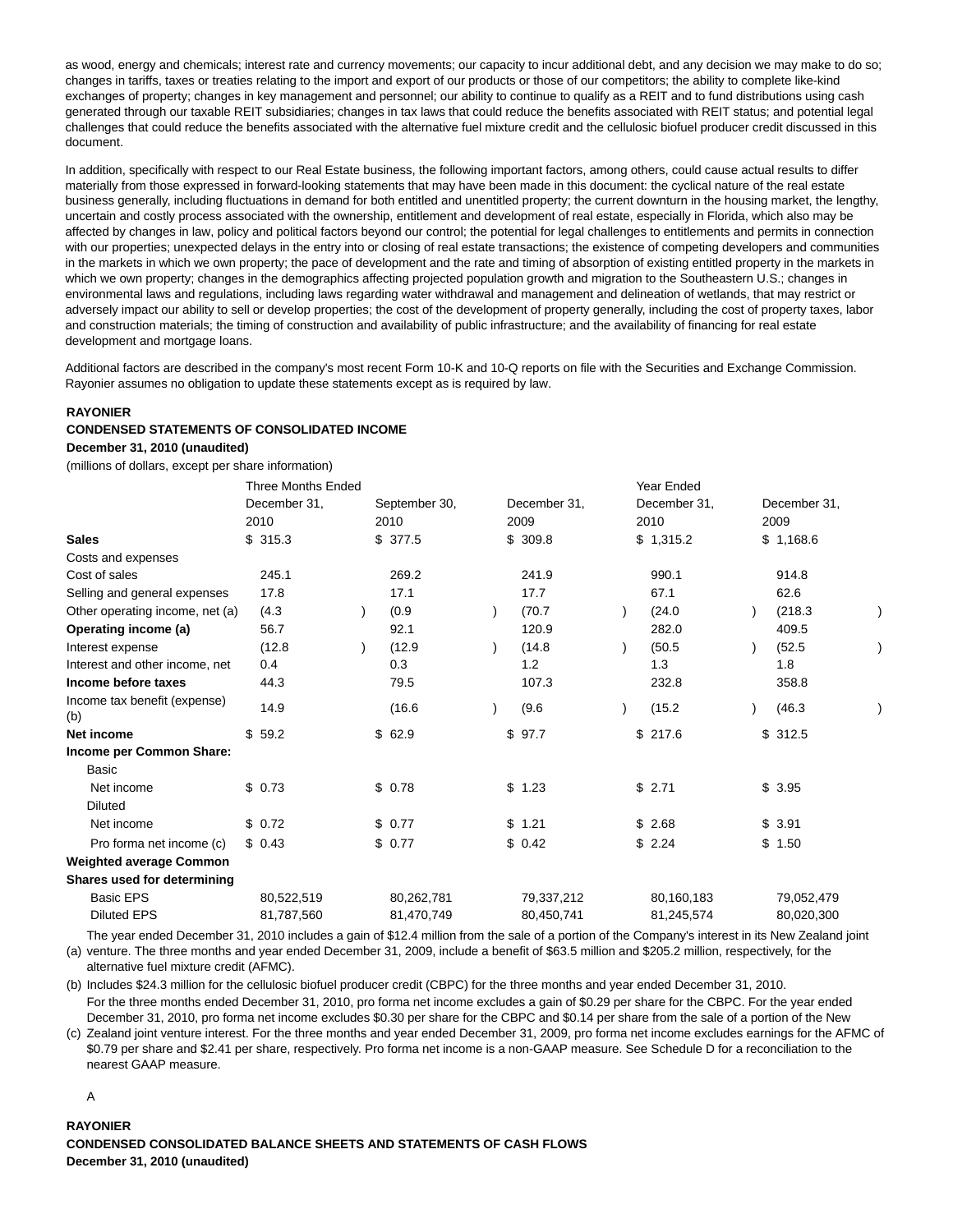## (millions of dollars)

# **CONDENSED CONSOLIDATED BALANCE SHEETS**

|                                                                              | December 31,<br>2010    | December 31,<br>2009 |
|------------------------------------------------------------------------------|-------------------------|----------------------|
| <b>Assets</b>                                                                |                         |                      |
| Cash and cash equivalents                                                    | \$<br>349.5             | \$75.0               |
| AFMC receivable, net                                                         |                         | 192.4                |
| Other current assets                                                         | 259.7                   | 242.3                |
| Timber and timberlands, net of depletion and amortization                    | 1,137.9                 | 1,188.6              |
| Property, plant and equipment                                                | 1,506.7                 | 1,427.1              |
| Less - accumulated depreciation                                              | (1, 121.4)              | (1,082.2)            |
| Net property, plant and equipment                                            | 385.3                   | 344.9                |
| Investment in New Zealand JV                                                 | 68.5                    | 51.0                 |
| Other assets                                                                 | 164.4                   | 158.7                |
|                                                                              | \$2,365.3               | \$2,252.9            |
| <b>Liabilities and Shareholders' Equity</b>                                  |                         |                      |
| <b>Current liabilities</b>                                                   | \$245.7                 | \$175.1              |
| Long-term debt                                                               | 675.1                   | 695.0                |
| Non-current liabilities for dispositions and discontinued operations         | 81.7                    | 87.9                 |
| Other non-current liabilities                                                | 110.8                   | 148.7                |
| Shareholders' equity                                                         | 1,252.0                 | 1,146.2              |
|                                                                              | \$2,365.3               | \$2,252.9            |
| <b>CONDENSED CONSOLIDATED STATEMENTS OF CASH FLOWS</b>                       |                         |                      |
|                                                                              | Year Ended December 31, |                      |
|                                                                              | 2010                    | 2009                 |
| Cash provided by operating activities:                                       |                         |                      |
| Net income                                                                   | \$ 217.6                | \$312.5              |
|                                                                              |                         |                      |
| Depreciation, depletion, amortization                                        | 143.4                   | 158.4                |
| Non-cash basis of real estate sold                                           | 6.7                     | 7.6                  |
| Other items to reconcile net income to cash provided by operating activities | 32.7                    | 24.5                 |
| Changes in working capital and other assets and liabilities (a)              | 95.0                    | (195.7)              |
|                                                                              | 495.4                   | 307.3                |
| Cash used for investing activities:                                          |                         |                      |
| Capital expenditures                                                         | (138.4)                 | (91.7)               |
| Purchase of timberlands                                                      | (5.4)                   | $\blacksquare$       |
| Change in restricted cash                                                    | (8.2)                   | 1.4                  |
| Other                                                                        | 9.3                     | (2.4)                |
|                                                                              | (142.7)                 | (92.7)               |
| Cash used for financing activities:                                          |                         |                      |
| Borrowings of debt, net of repayments and issuance costs                     | 59.8                    | (44.8)               |
| Dividends paid                                                               | (163.7)                 | (158.2)              |
| Issuance of common shares                                                    | 26.3                    | 11.1                 |
| Repurchase of common shares                                                  | (6.0)                   | (1.4)                |
| Excess tax benefits from equity-based compensation                           | 5.4                     | 2.7                  |
| Purchase of exchangeable note hedge                                          |                         | (23.5)               |
| Proceeds from issuance of warrant                                            |                         | 12.5                 |
|                                                                              | (78.2)                  | (201.6)<br>$\lambda$ |
| Effect of exchange rate changes on cash                                      |                         | 0.3                  |
| Cash and cash equivalents:                                                   |                         |                      |
| Change in cash and cash equivalents                                          | 274.5                   | 13.3                 |
| Balance, beginning of year                                                   | 75.0                    | 61.7                 |
| Balance, end of year                                                         | \$349.5                 | \$75.0               |
|                                                                              |                         |                      |

Includes \$189.1 million of working capital decreases and \$193.2 million of working capital increases for the AFMC for December 31, 2010 and<br>(a) December 31, 2009, respectively December 31, 2009, respectively.

B

**RAYONIER BUSINESS SEGMENT SALES AND OPERATING INCOME (LOSS) December 31, 2010 (unaudited)**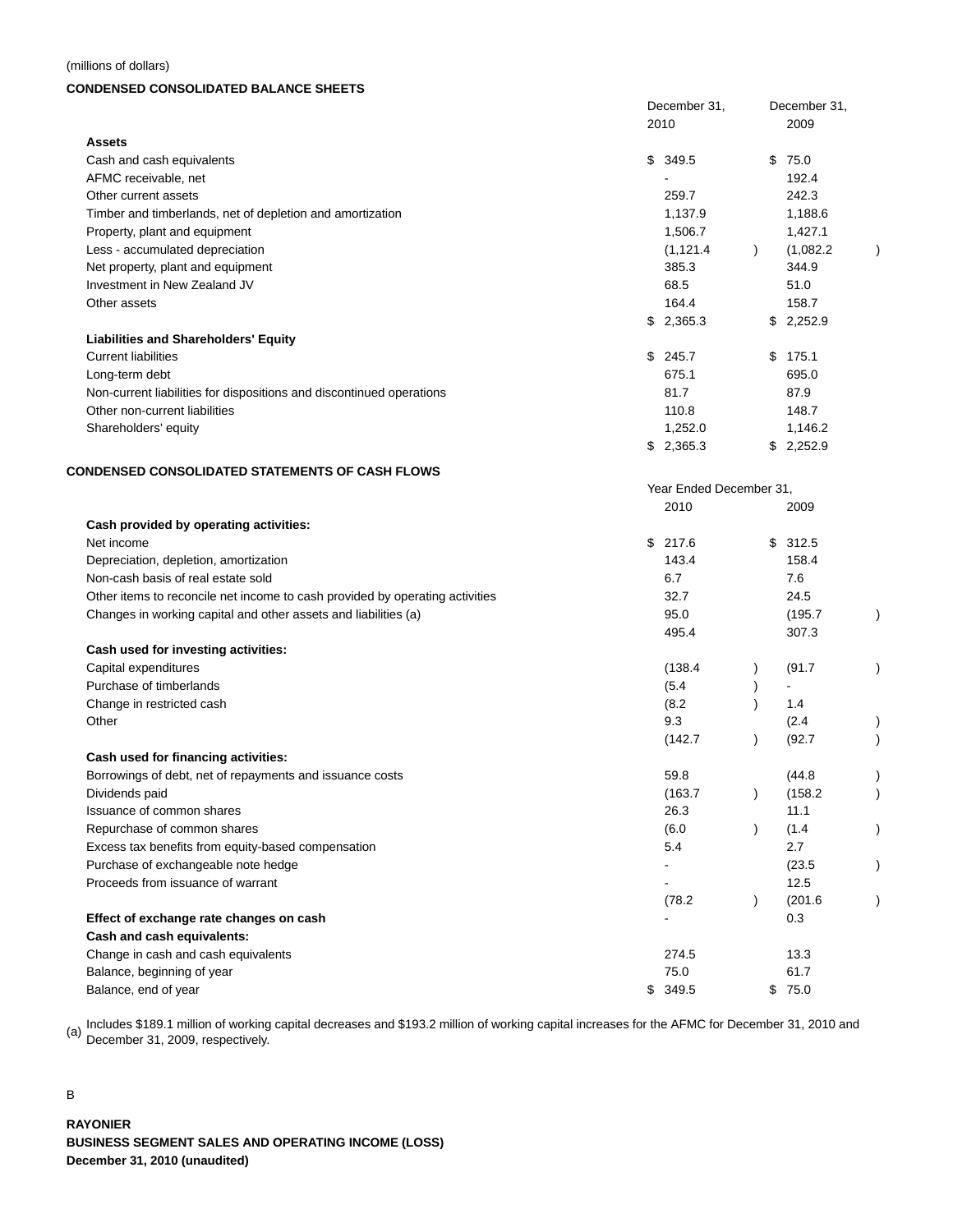#### (millions of dollars)

|                                       | Three Months Ended |        |  |               |       |  |              |        |  |              | Year Ended |  |              |         |  |  |
|---------------------------------------|--------------------|--------|--|---------------|-------|--|--------------|--------|--|--------------|------------|--|--------------|---------|--|--|
|                                       | December 31,       |        |  | September 30, |       |  | December 31, |        |  | December 31, |            |  | December 31, |         |  |  |
|                                       | 2010               |        |  |               | 2010  |  | 2009         |        |  | 2010         |            |  |              | 2009    |  |  |
| <b>Sales</b>                          |                    |        |  |               |       |  |              |        |  |              |            |  |              |         |  |  |
| Timber                                | \$                 | 33.7   |  | \$            | 47.3  |  | \$           | 34.2   |  | \$           | 177.1      |  | \$           | 159.2   |  |  |
| <b>Real Estate</b>                    |                    | 5.2    |  |               | 45.2  |  |              | 11.0   |  |              | 96.1       |  |              | 101.0   |  |  |
| <b>Performance Fibers</b>             |                    |        |  |               |       |  |              |        |  |              |            |  |              |         |  |  |
| Cellulose specialties                 |                    | 179.0  |  |               | 186.7 |  |              | 193.9  |  |              | 685.6      |  |              | 658.4   |  |  |
| Absorbent materials                   |                    | 54.0   |  |               | 59.6  |  |              | 47.3   |  |              | 195.4      |  |              | 180.4   |  |  |
| <b>Total Performance Fibers</b>       |                    | 233.0  |  |               | 246.3 |  |              | 241.2  |  |              | 881.0      |  |              | 838.8   |  |  |
| <b>Wood Products</b>                  |                    | 15.6   |  |               | 14.7  |  |              | 13.0   |  |              | 67.8       |  |              | 50.6    |  |  |
| <b>Other Operations</b>               |                    | 29.2   |  |               | 25.4  |  |              | 15.1   |  |              | 102.0      |  |              | 38.2    |  |  |
| Intersegment Eliminations             |                    | (1.4)  |  |               | (1.4) |  |              | (4.7)  |  |              | (8.8)      |  |              | (19.2)  |  |  |
| <b>Total sales</b>                    | \$                 | 315.3  |  | \$            | 377.5 |  | \$           | 309.8  |  | \$           | 1,315.2    |  | \$           | 1,168.6 |  |  |
| Pro forma operating income/(loss) (a) |                    |        |  |               |       |  |              |        |  |              |            |  |              |         |  |  |
| Timber                                | \$                 | 6.9    |  | \$            | 9.2   |  | \$           | 7.3    |  | S            | 32.9       |  | \$           | 6.5     |  |  |
| <b>Real Estate</b>                    |                    | 1.1    |  |               | 30.8  |  |              | 4.7    |  |              | 53.4       |  |              | 56.1    |  |  |
| <b>Performance Fibers</b>             |                    | 62.3   |  |               | 62.3  |  |              | 58.6   |  |              | 214.4      |  |              | 183.6   |  |  |
| <b>Wood Products</b>                  |                    | (1.8)  |  |               | (1.4) |  |              | (2.8)  |  |              | 1.2        |  |              | (10.9)  |  |  |
| <b>Other Operations</b>               |                    | 0.3    |  |               | (0.8) |  |              | (0.4)  |  |              | 0.8        |  |              | (3.1)   |  |  |
| Corporate and other (a)               |                    | (12.1) |  |               | (8.0) |  |              | (10.0) |  |              | (33.1)     |  |              | (27.9)  |  |  |
| Pro forma operating income (a)        | \$                 | 56.7   |  | \$            | 92.1  |  | \$           | 57.4   |  | \$           | 269.6      |  | \$           | 204.3   |  |  |

For the year ended December 31, 2010, Corporate and other excludes a gain of \$12.4 million from the sale of a portion of the Company's interest in its New Zealand joint venture. Additionally, for the three months and year ended December 31, 2009, Corporate and other excludes \$63.5

(a) million and \$205.2 million, respectively, of operating income related to the AFMC. Pro forma operating income is a non-GAAP measure. See Schedule D for a reconciliation.

#### C

#### **RAYONIER**

## **RECONCILIATION OF NON-GAAP MEASURES December 31, 2010 (unaudited)**

(millions of dollars, except per share information) **CASH AVAILABLE FOR DISTRIBUTION (a):**

|                                                 |              | Year Ended |  |   |              |  |
|-------------------------------------------------|--------------|------------|--|---|--------------|--|
|                                                 | December 31. |            |  |   | December 31, |  |
|                                                 |              | 2010       |  |   | 2009         |  |
| Cash provided by operating activities           | \$.          | 495.4      |  | S | 307.3        |  |
| Capital expenditures (b)                        |              | (138.4)    |  |   | (91.7)       |  |
| Change in committed cash                        |              | 12.2       |  |   | 17.0         |  |
| Excess tax benefits on stock-based compensation |              | 5.4        |  |   | 2.7          |  |
| Other                                           |              | 9.4        |  |   | (2.4)        |  |
| <b>Cash Available for Distribution</b>          |              | 384.0      |  |   | 232.9        |  |

Cash Available for Distribution (CAD) is defined as cash provided by operating activities adjusted for capital spending, the tax benefits associated with certain strategic acquisitions, the change in committed cash, and other items which include cash provided by discontinued operations, proceeds from matured energy forward contracts, excess tax

(a) benefits on stock-based compensation and the change in capital expenditures purchased on account. CAD is a non-GAAP measure of cash generated during a period that is available for dividend distribution, repurchase of the Company's common shares, debt reduction and for strategic acquisitions net of associated financing. CAD is not necessarily indicative of the CAD that may be generated in future periods.

#### (b) Capital spending excludes strategic acquisitions.

#### **PRO FORMA OPERATING INCOME AND NET INCOME:**

|                         |                   | Three Months Ended   |                    |                            |         |                         |  |  |  |
|-------------------------|-------------------|----------------------|--------------------|----------------------------|---------|-------------------------|--|--|--|
|                         | December 31, 2010 |                      | September 30, 2010 |                            | 2009    | December 31,            |  |  |  |
|                         | \$                | Per Diluted<br>Share | \$                 | Per<br>Diluted \$<br>Share |         | Per<br>Diluted<br>Share |  |  |  |
| <b>Operating Income</b> | \$56.7            |                      | 92.1<br>\$         |                            | \$120.9 |                         |  |  |  |